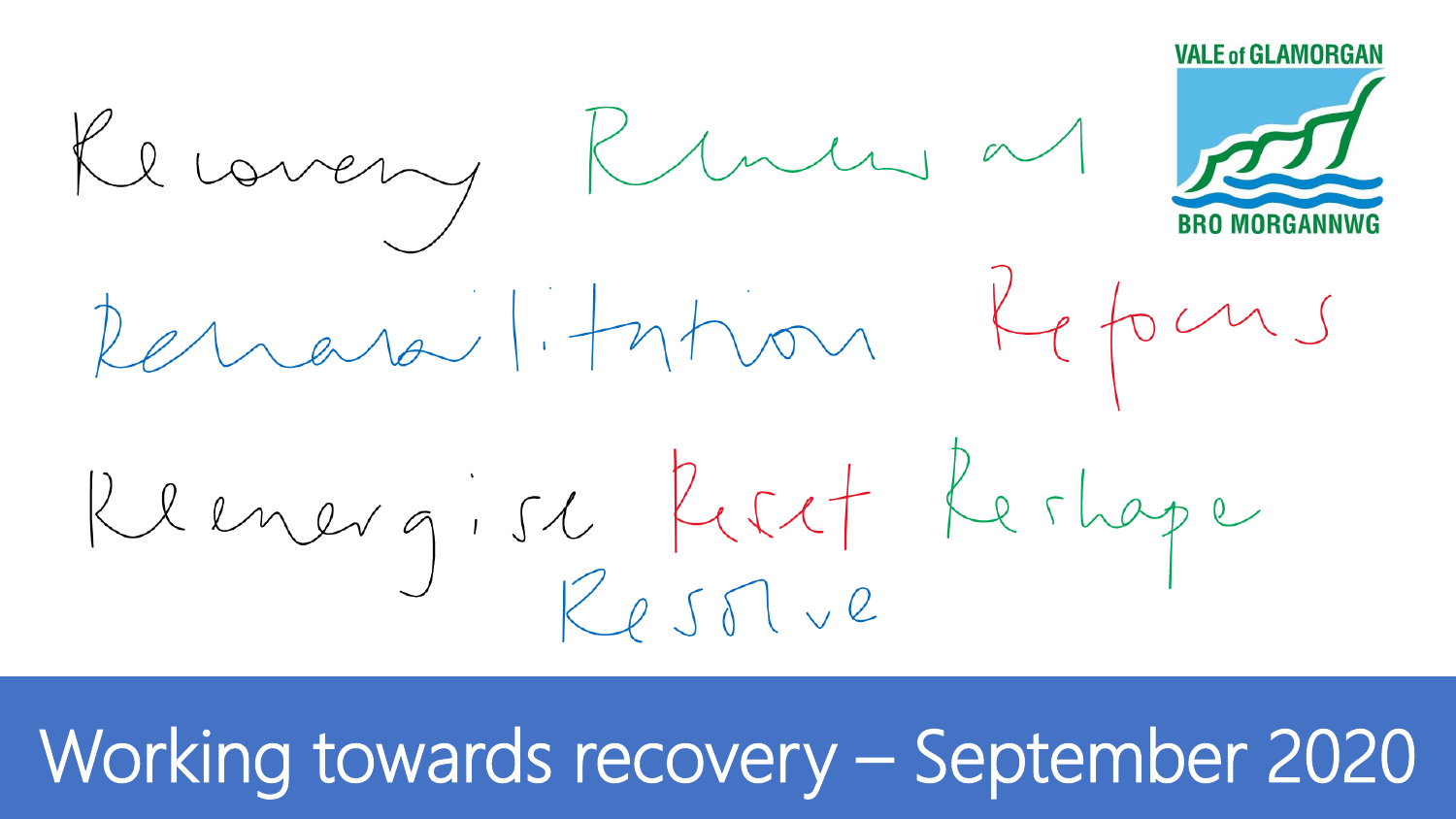# From Response to Recovery



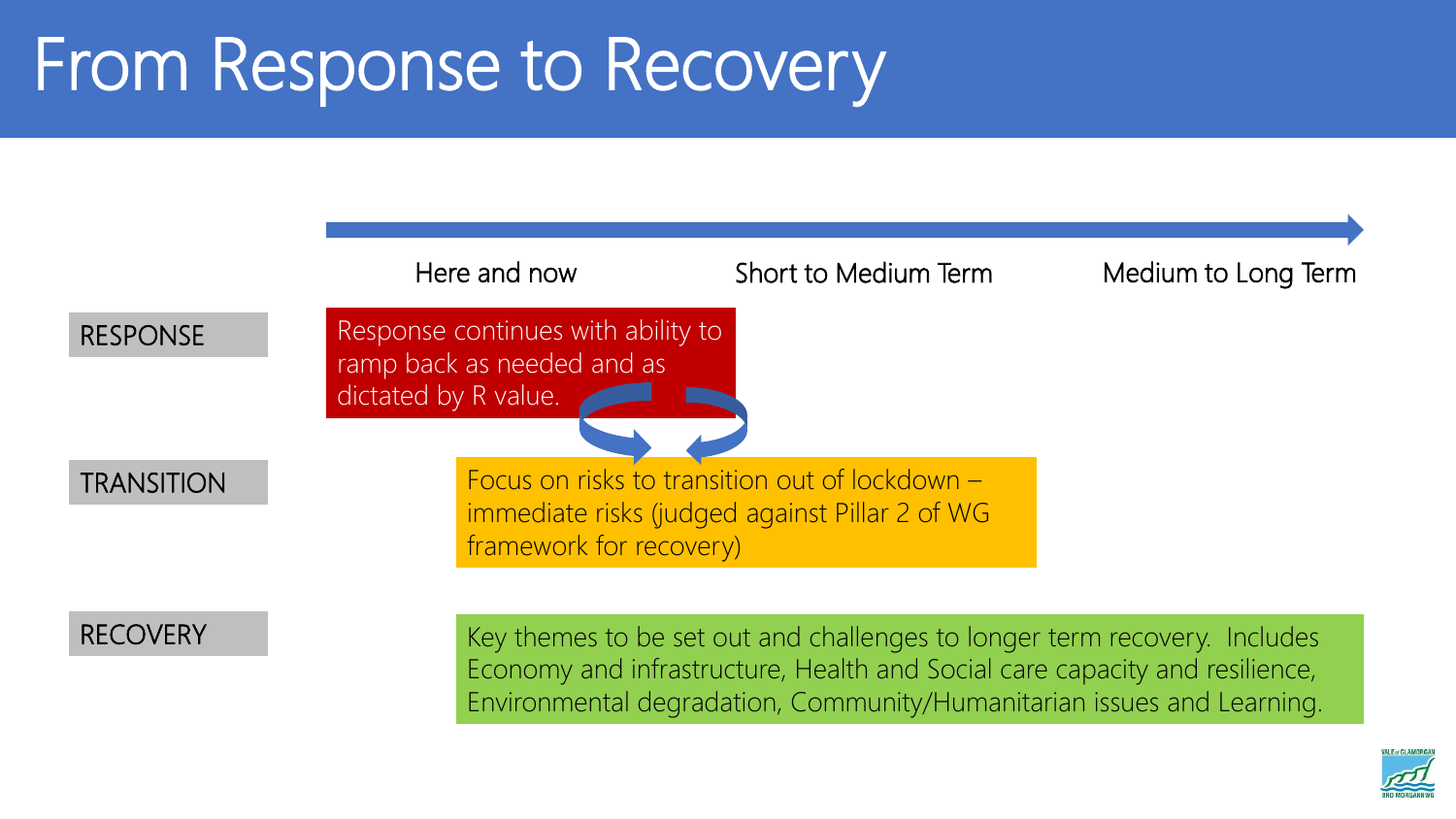# Response

Our crisis response objectives have focussed on:

- Care for our most vulnerable residents by ensuring the continuity of priority services (e.g. social care, food, childcare hwbs, homelessness)
- Maintain and manage our public spaces in general accordance with WG advice and objectives and having regard to local circumstances (e.g. waste services)
- Ensure lockdown measures were in place, again, in line with WG advice and objectives and that such measures were regularly reviewed and enforced (e.g. parks, resorts, enforcement, tannoy)
- Support our workforce to work flexibly and safely, from their place of work or home (e.g. PPE, guidance, working from home)
- Support our partners in their work (e.g. UHB, PSB, WLGA)
- Help keep businesses sustainable, by offering advice and quidance and administering financial assistance and support (e.g. grants)
- Keep the Council running (finance, governance, decision making)
- Keep people informed

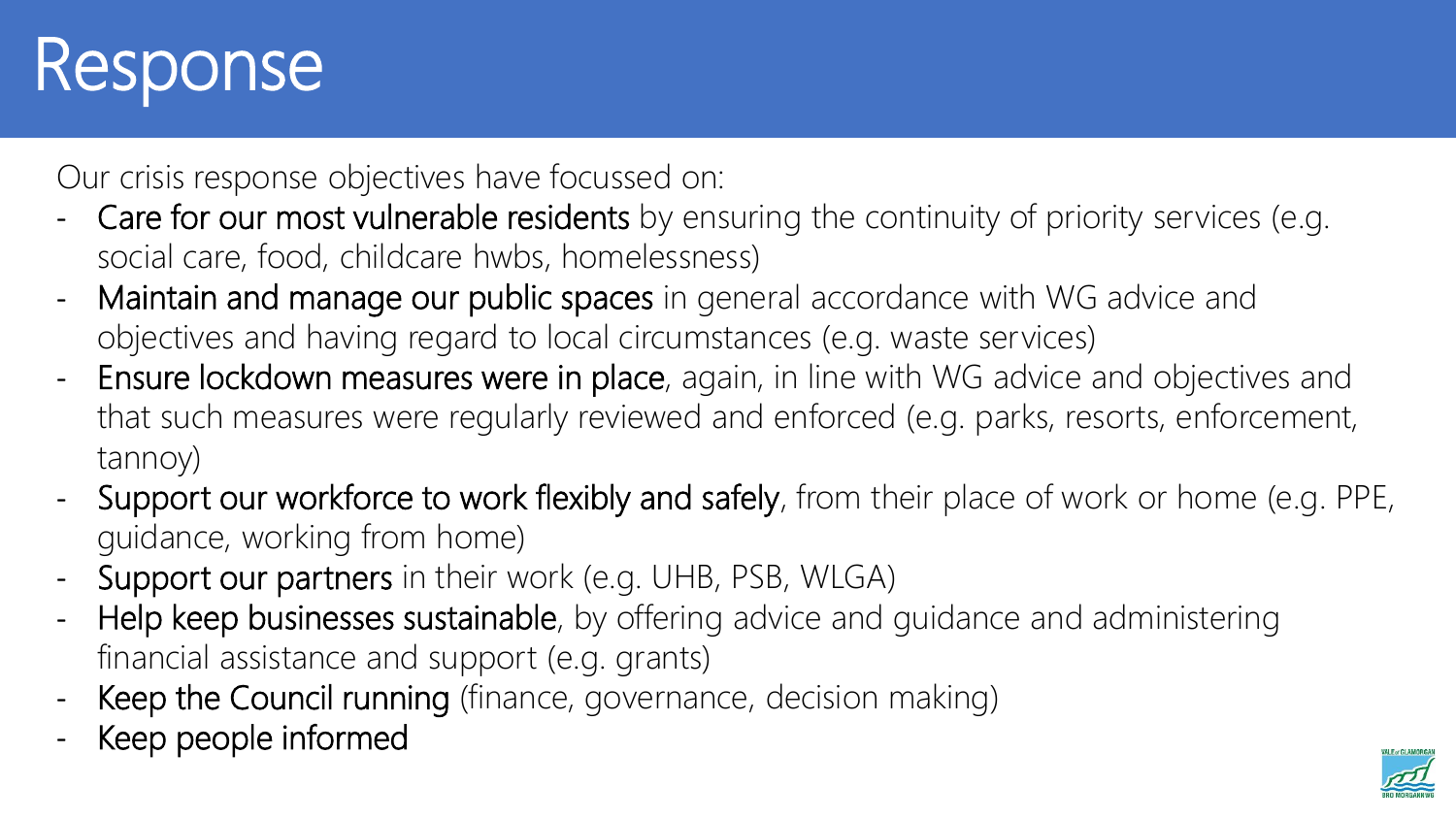# Governance & Decision Making during COVID

- **Emergency Powers** process  $-$  in consultation with senior politicians with decisions published
- Regular **communications** with elected members
- Some virtual meetings (licensing sub-committee, school admission/exclusion appeals)
- Cabinet & Scrutiny Committee (Corporate Performance & Resources) July
- March 23<sup>rd</sup> Cabinet Report contains full details



• 'Gold' command structure – extended Corporate Management Team

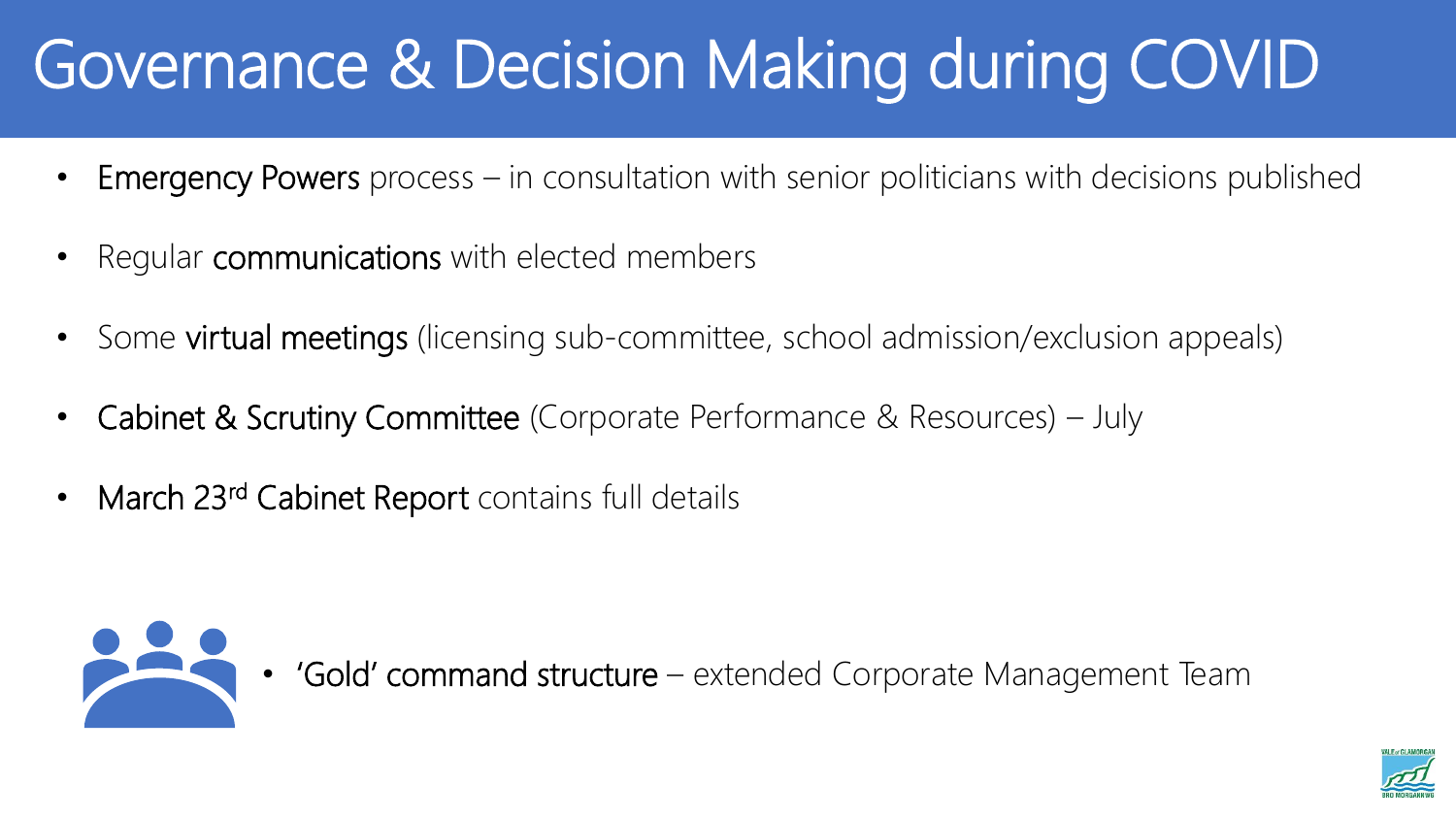

### There has been a lot of learning from our response

- What has continued?
- What has stopped?
- What have you done differently?
- What have you learned from the response?
- How is staff morale and well-being?
- What demands and issues are emerging?

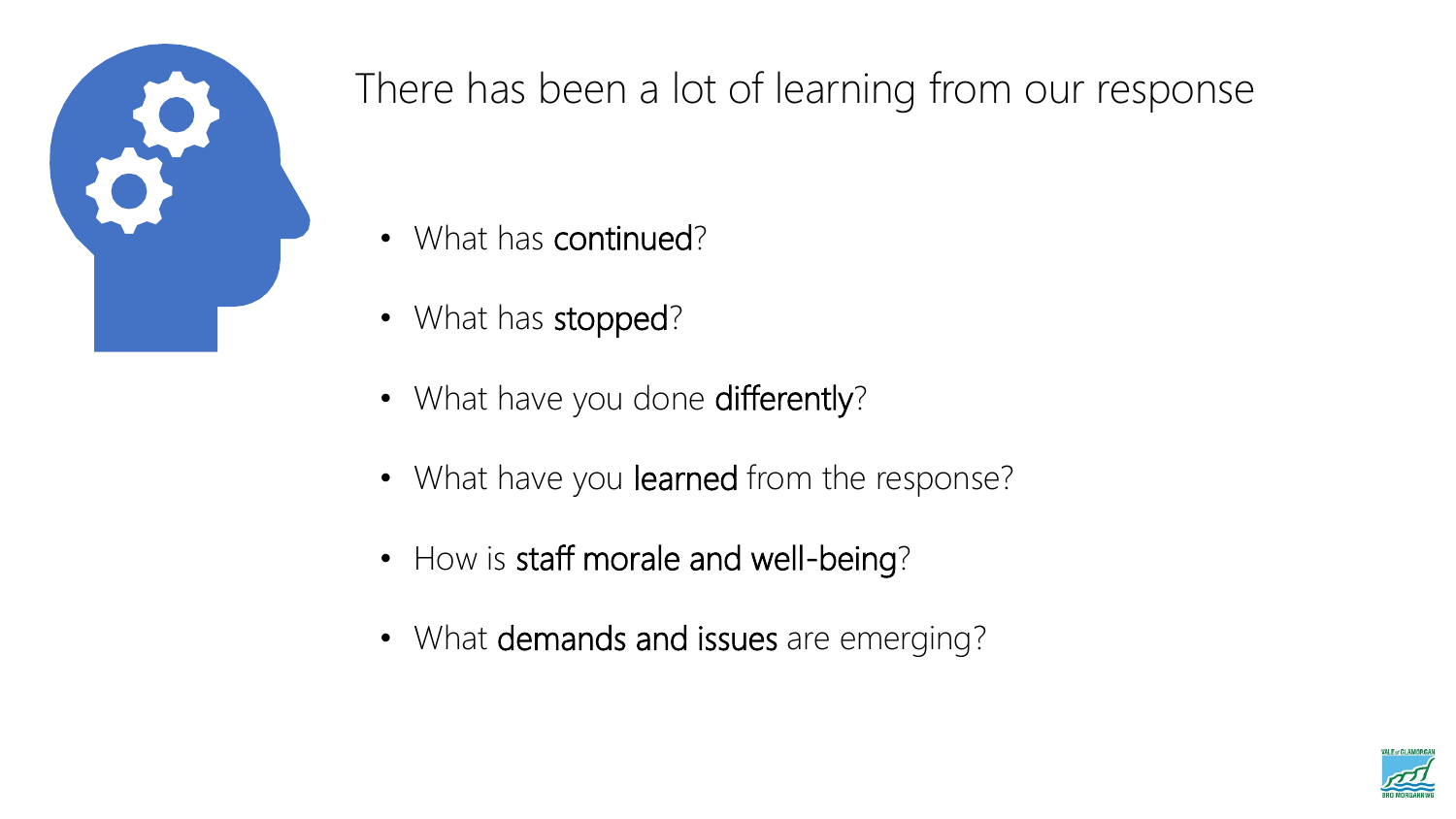### Taking people with us A focus on engagement & well-being



- •health and wellbeing •senior leadership
- •line manager support
- 
- •communication
- •working conditions

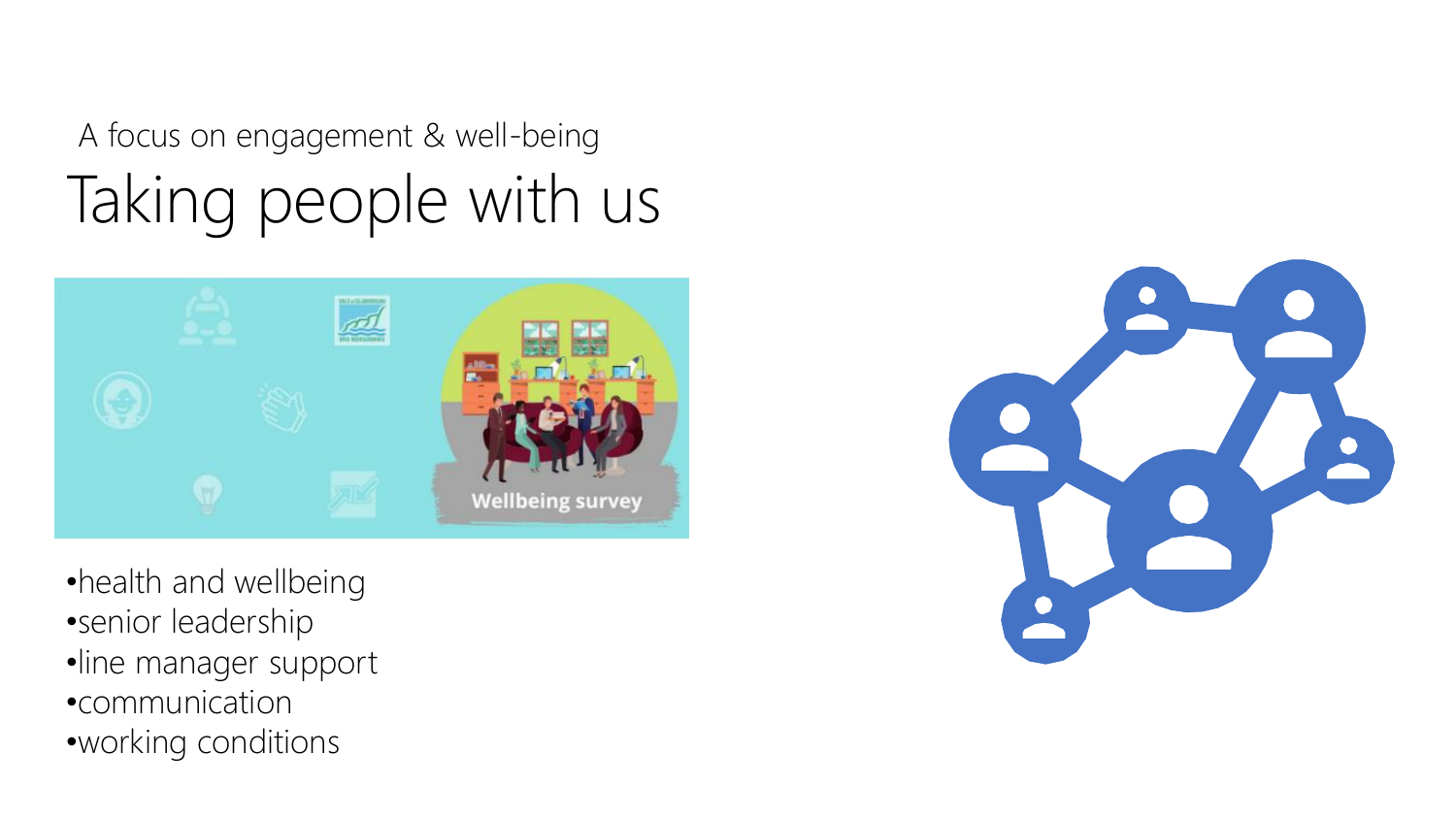- There were 1126 responses to the survey, an overall response rate of 44% of the current workforce.
- 70% of the total responders are currently working from home.
- The June Workforce Data suggests that around 48% of our workforce are currently working from home in some capacity.

A changing approach to working – a response will be needed in management, policy and practice



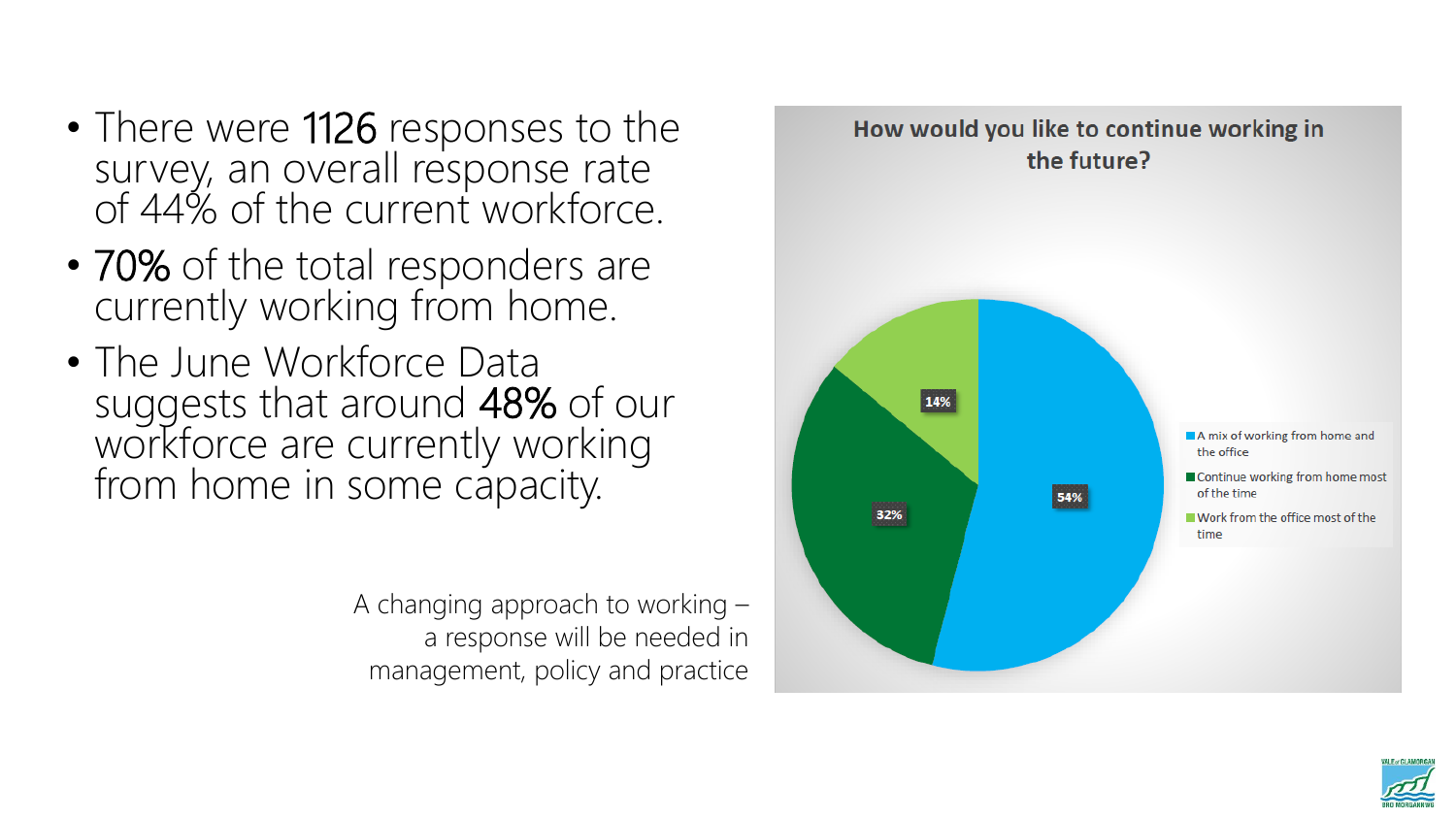

70% "somewhat worried" (ONS, 69%)



47% good or excellent, 11% very poor /poor (ONS 44% adults' well -being impacted)

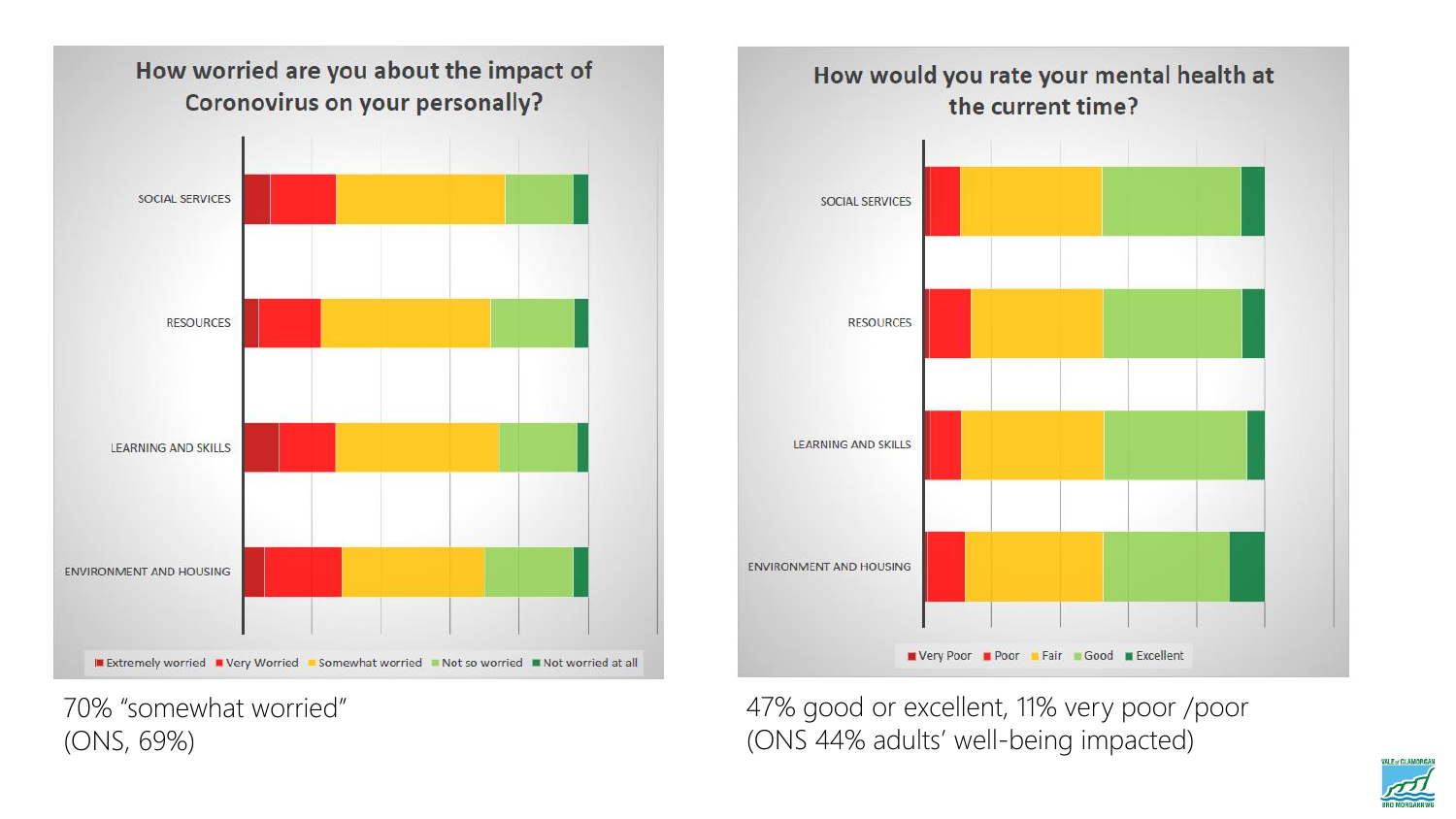

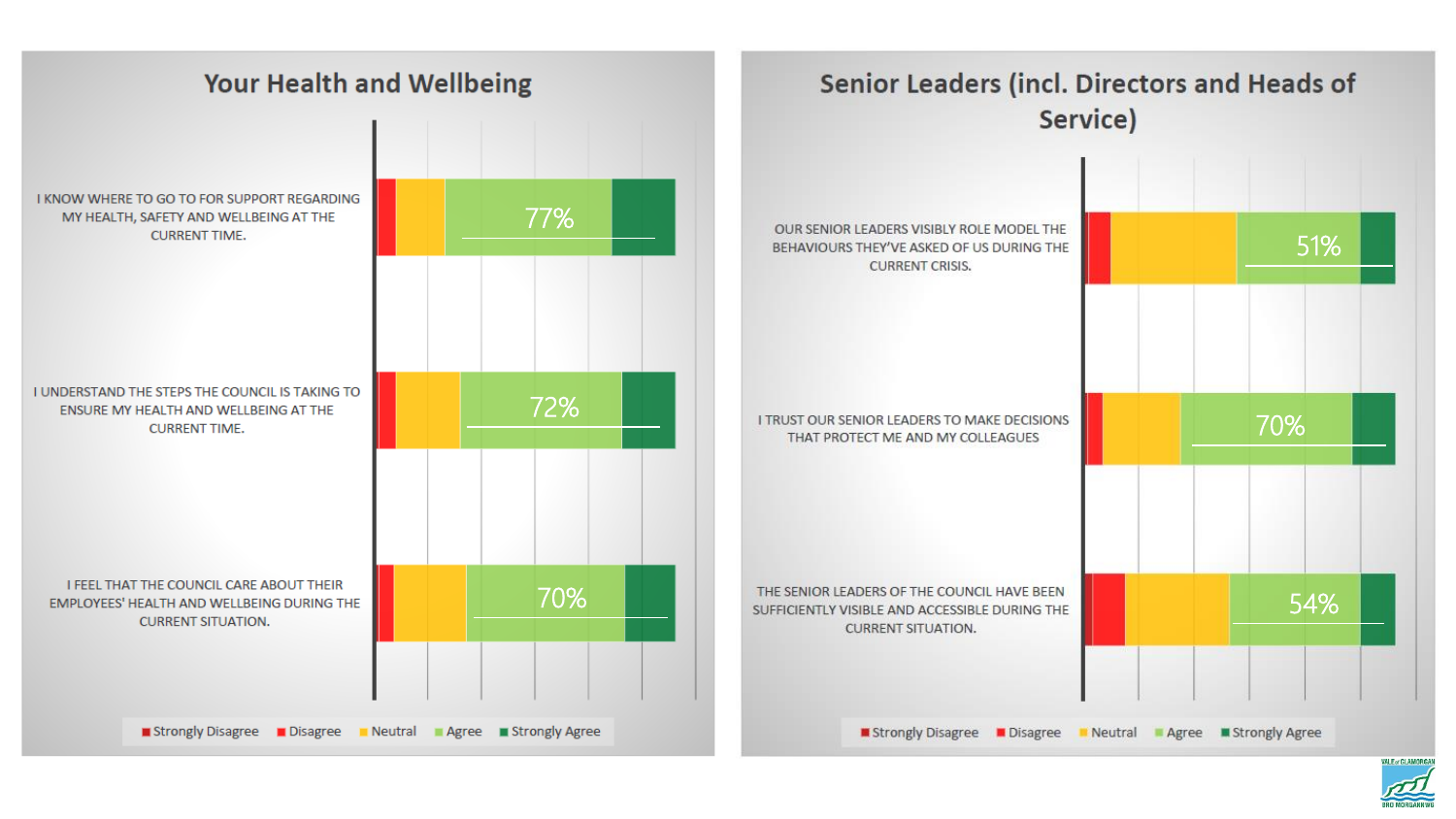

- 65% indicate they have had opportunity to engage in 2 way communication
- 84% know where to find information regarding the pandemic
- 70% believe communication has been helpful and reassuring
- 80% of staff feel that have been kept up do date and well informed





Neges gan y Rheolwr Gyfarwyddwr Message from the Managing Director



#### Coronavirus: Advice for all employees

#### Latest Update 08/07/2020

The Council continues to follow the advice provided by Public Health Wales (PHW); this advice is updated on a regular basis and employees will be advised of any changes as they happen

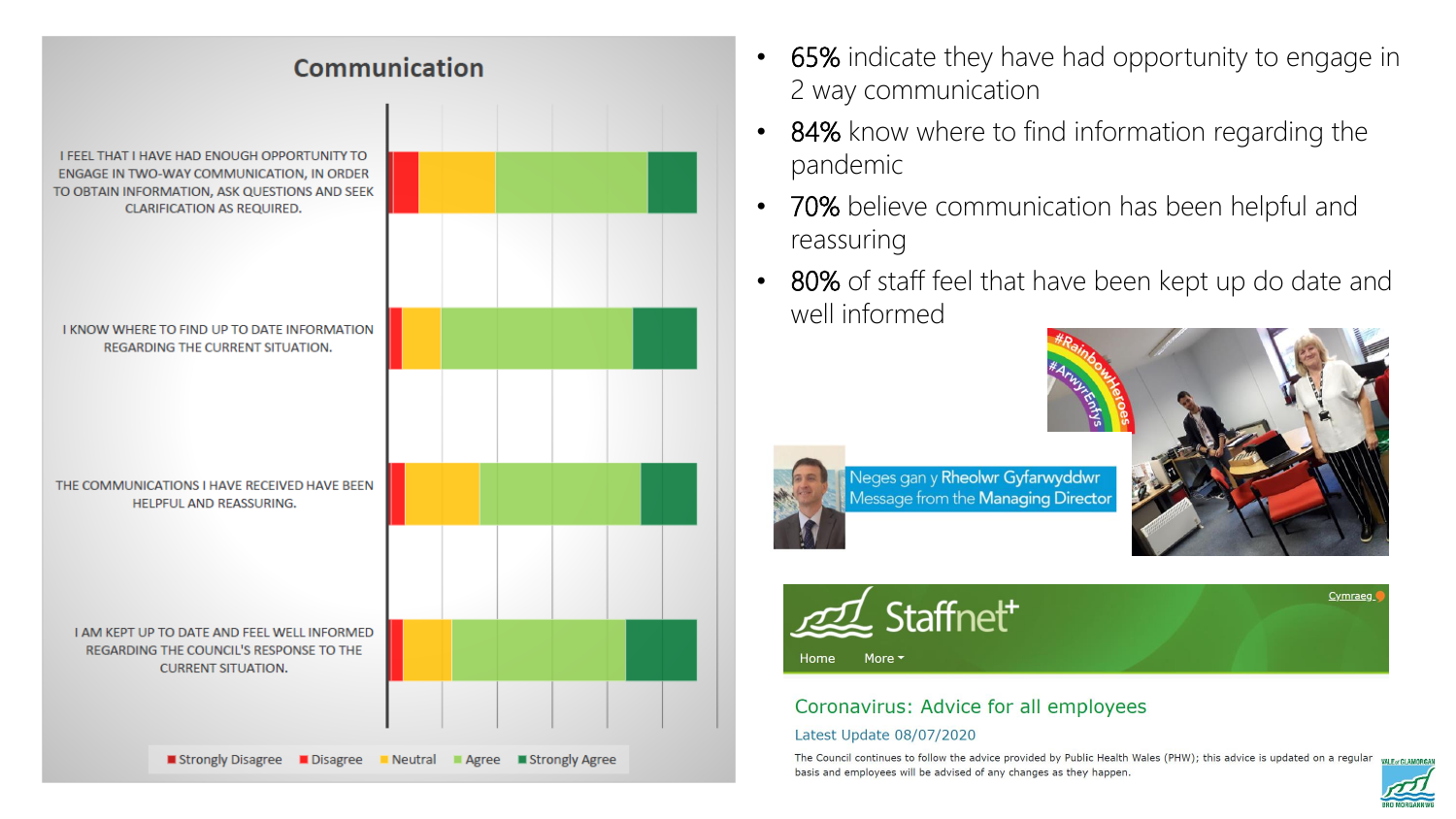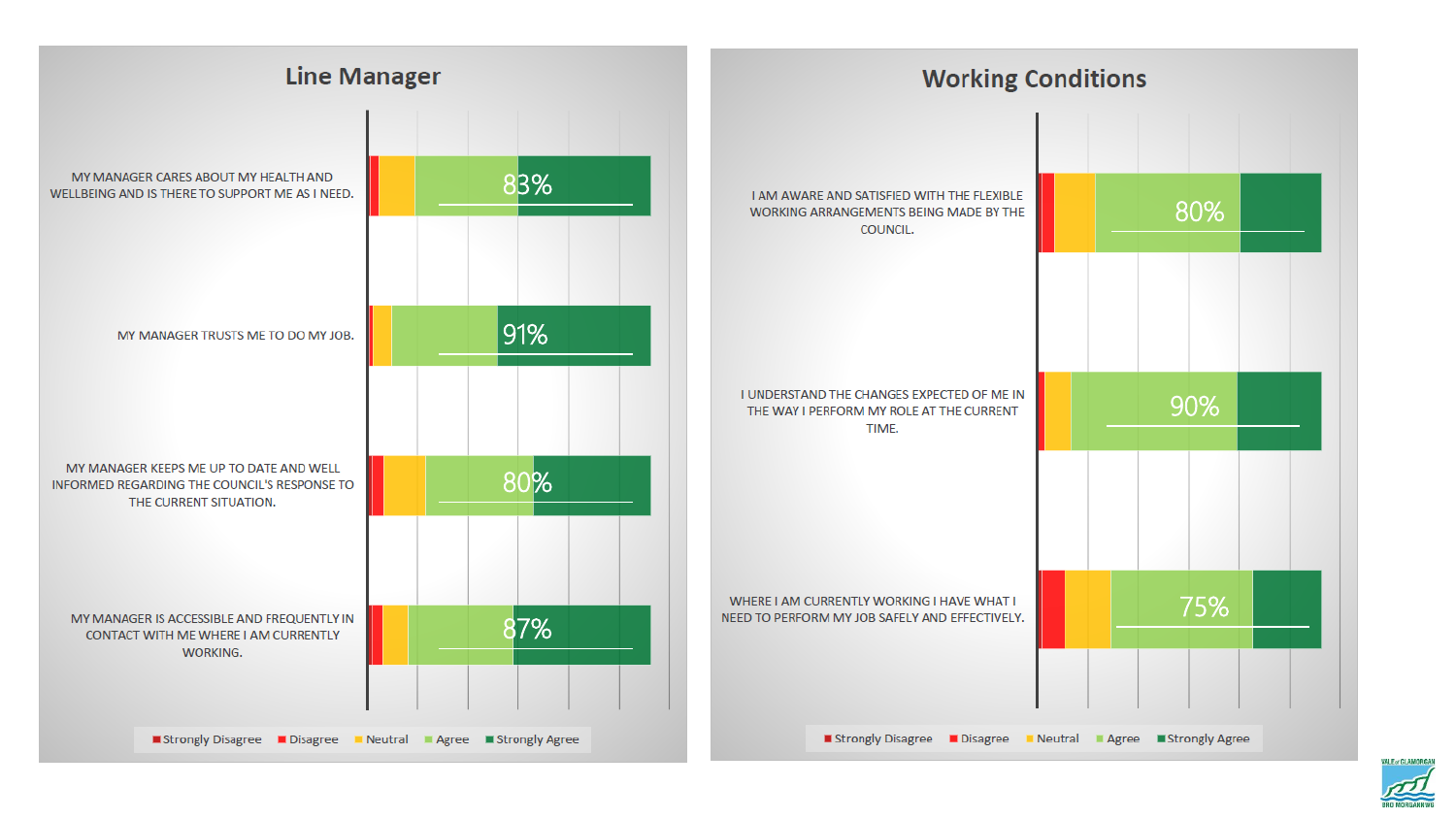## As we transition from response to recovery, now is the time to think about the challenges ahead and how to meet them

T

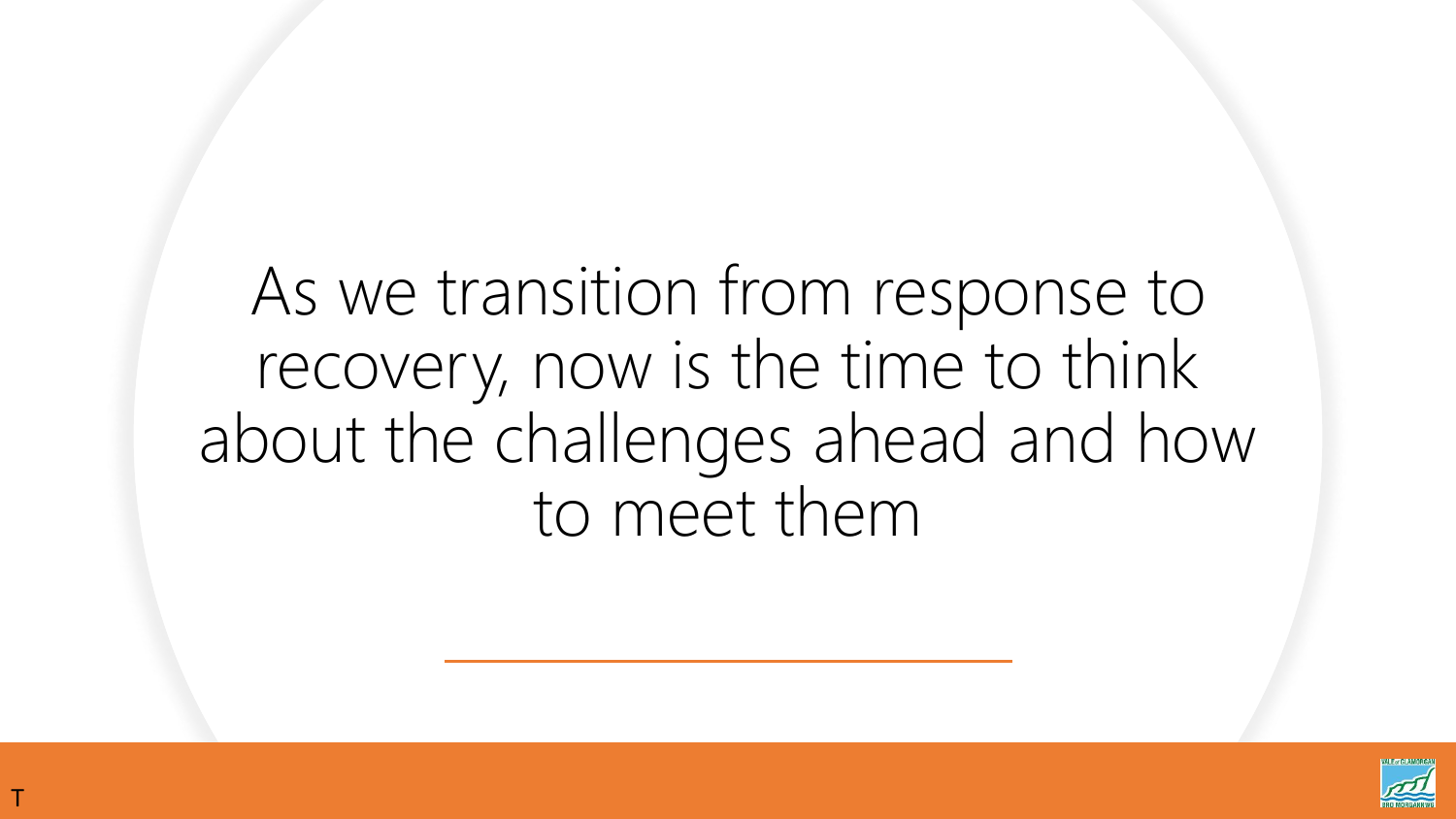# **Transition**

This transition phase is characterised by the WG's easing of lockdown restrictions, will be iterative and will be carefully monitored in parallel with more strategic planning for recovery.

Our transition objectives:

- Ensure that we continue to manage and mitigate risks to the longer term recovery and the easing of lockdown restrictions.
- Continue with our response objectives, within the context of responding to changes in lockdown arrangements, as necessary and appropriate. As an organisation we are on 'stand by' to refocus on our response should scientific evidence around the R value and WG advice demand it.
- Consider how the changes introduced in crisis response offer opportunities for long-term, sustainable change both of our organisation and the communities we serve.
- Prepare and plan our services and public spaces for the easing of lockdown with the health and safety of residents, businesses and visitors at the centre of that planning.
- Support the well-being of our staff, elected members and residents, as the impact of covid 19 continues.
- Communicate and engage with people and partner organisations in the design of our recovery.

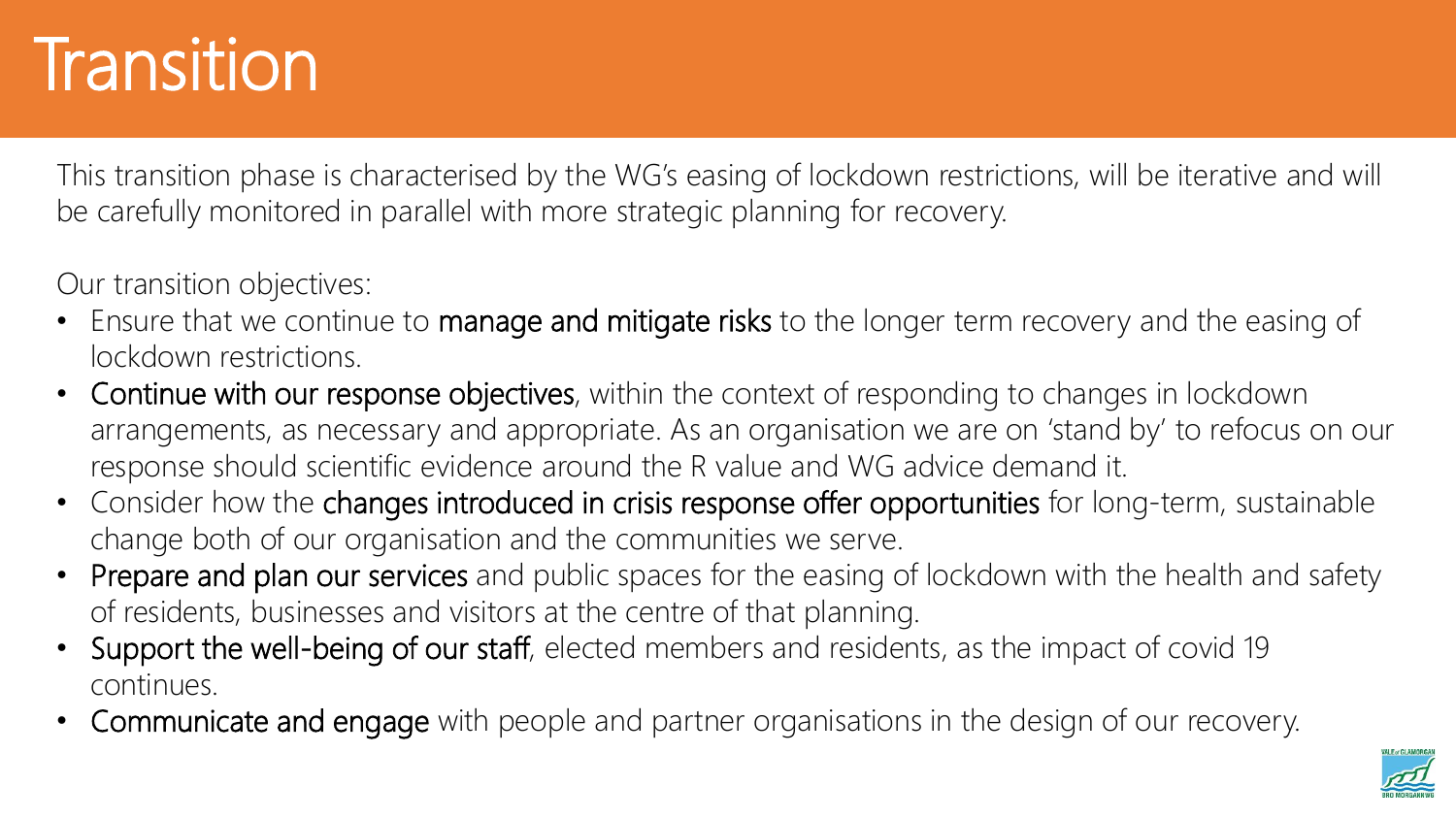# Managing Transition

- Consider how the changes introduced in crisis response offer opportunities for long-term, sustainable change both of our organisation and the communities we serve.
- Prepare and plan our services and public spaces for the easing of lockdown with the health and safety of residents, businesses and visitors at the centre of that planning.
- Support the well-being of our staff, elected members and residents, as the impact of covid 19 continues.
- Communicate and engage with people and partner organisations in the design of our recovery.

| <b>Directorate Recovery Teams</b>                                                                                                                                                                               | <b>Corporate Recovery Teams</b>                                                                                                                                                                                                                                                                                                                                                           |
|-----------------------------------------------------------------------------------------------------------------------------------------------------------------------------------------------------------------|-------------------------------------------------------------------------------------------------------------------------------------------------------------------------------------------------------------------------------------------------------------------------------------------------------------------------------------------------------------------------------------------|
| Learning & Skills<br>$\bullet$<br>Social Services<br>$\bullet$<br><b>Environment &amp; Housing</b><br>$\bullet$<br>Managing Director &<br>$\bullet$<br><b>Resources</b><br>Regeneration & Planning<br>$\bullet$ | Workplace Social Distancing<br>$\bullet$<br>Workforce Planning,<br>$\bullet$<br>Wellbeing & Engagement<br>Public Area Re-opening<br>$\bullet$<br><b>Business Support</b><br>$\bullet$<br>Crisis Recovery & Support<br>$\bullet$<br>Finance & Audit<br>$\bullet$<br><b>School Recovery</b><br>$\bullet$<br>Governance<br>$\bullet$<br>$\vert \vert$ $\vert$<br>$\bullet$<br>Communications |

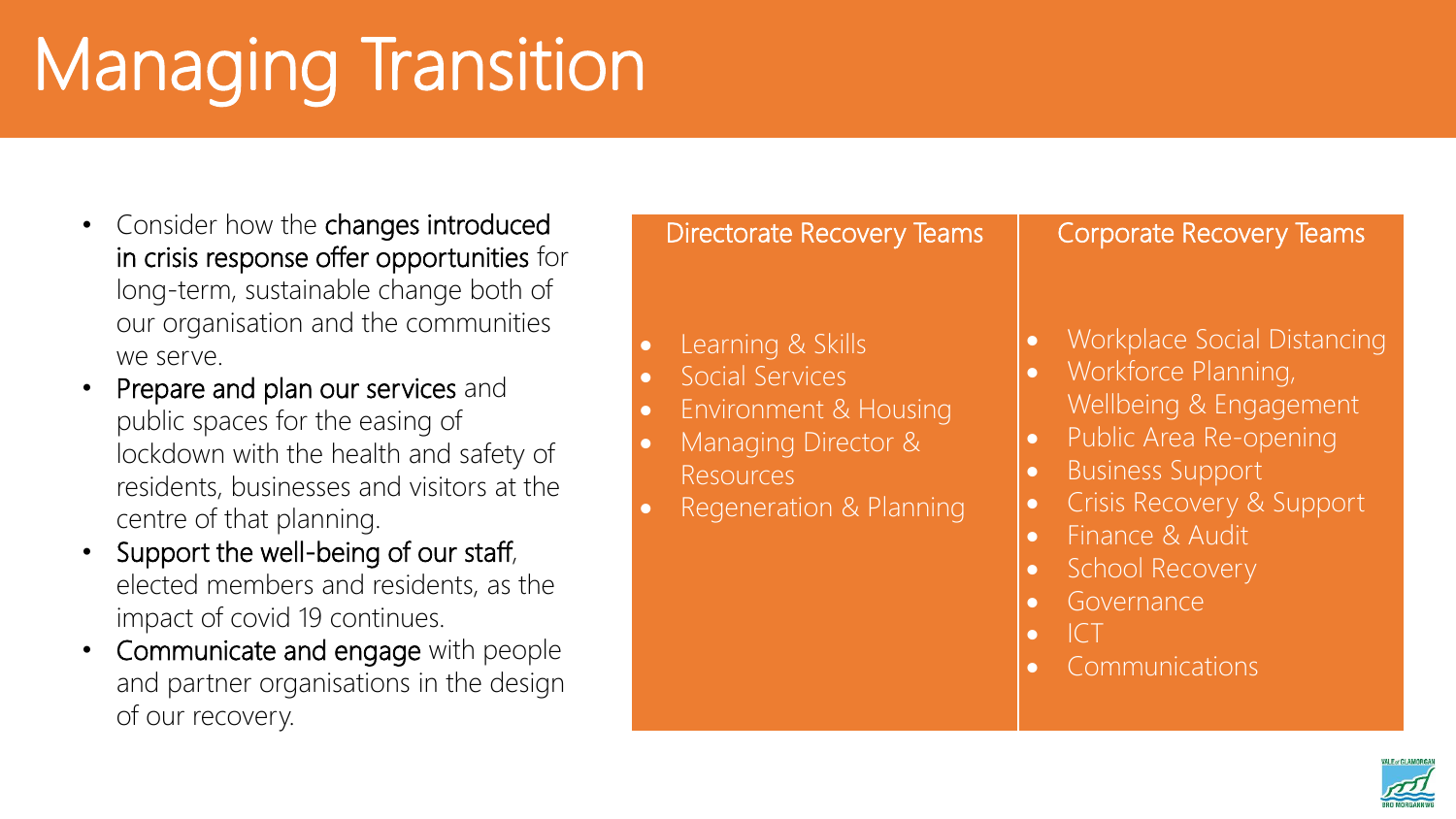# Recovery Update

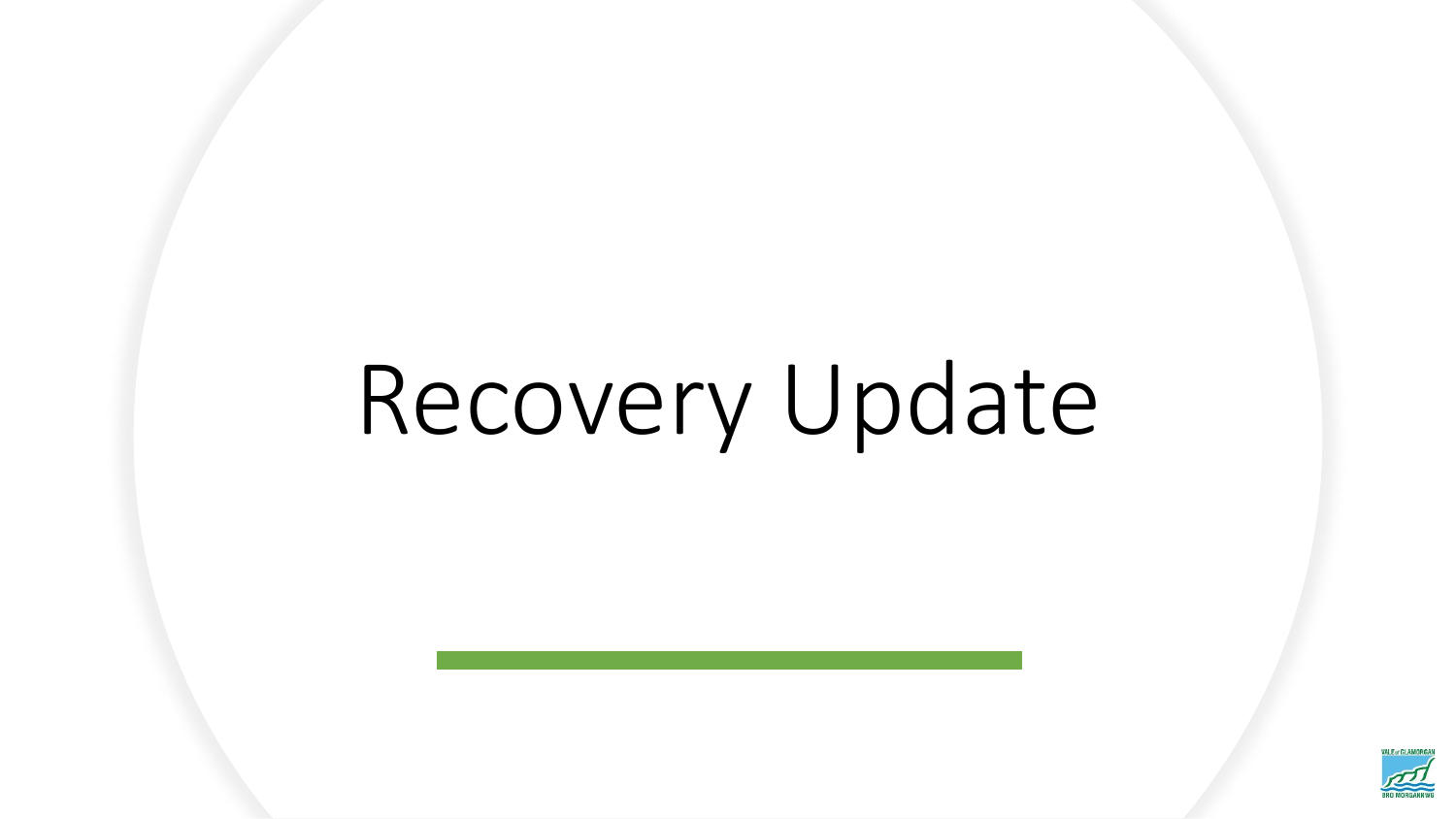# Recovery – Principles

- This is not 'recovery' to a previous state for all services.
- The recovery process will take significant time and be influenced by a number of significant issues, and will not necessarily be linear.
- This as an opportunity unlike any other to fundamentally think about the way in which the Council operates and to transform.
- There is a great deal of uncertainty but also opportunity.

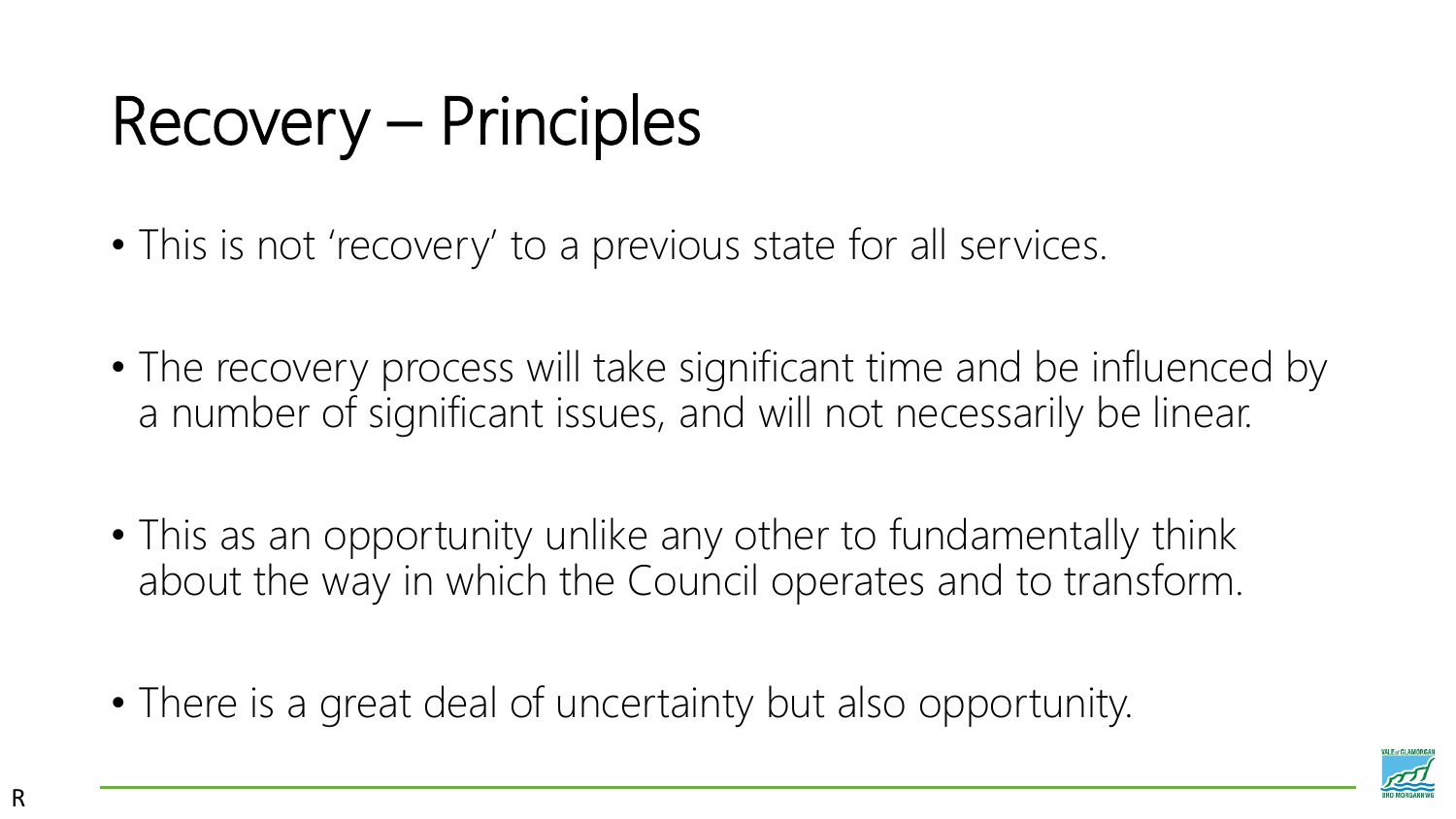

High-level themes have emerged around issues relating to:

- Health & Social Care
- Community & Humanitarian
- Learning Continuity
- Public Realm & Public Spaces
- Business, Economy & Infrastructure
- Environmental

These are all cross-cutting and will require effective involvement, engagement & communication, understanding our partners' issues, working together, a focus on the longer-term and seeking to understand and prevent the root-causes of issues.



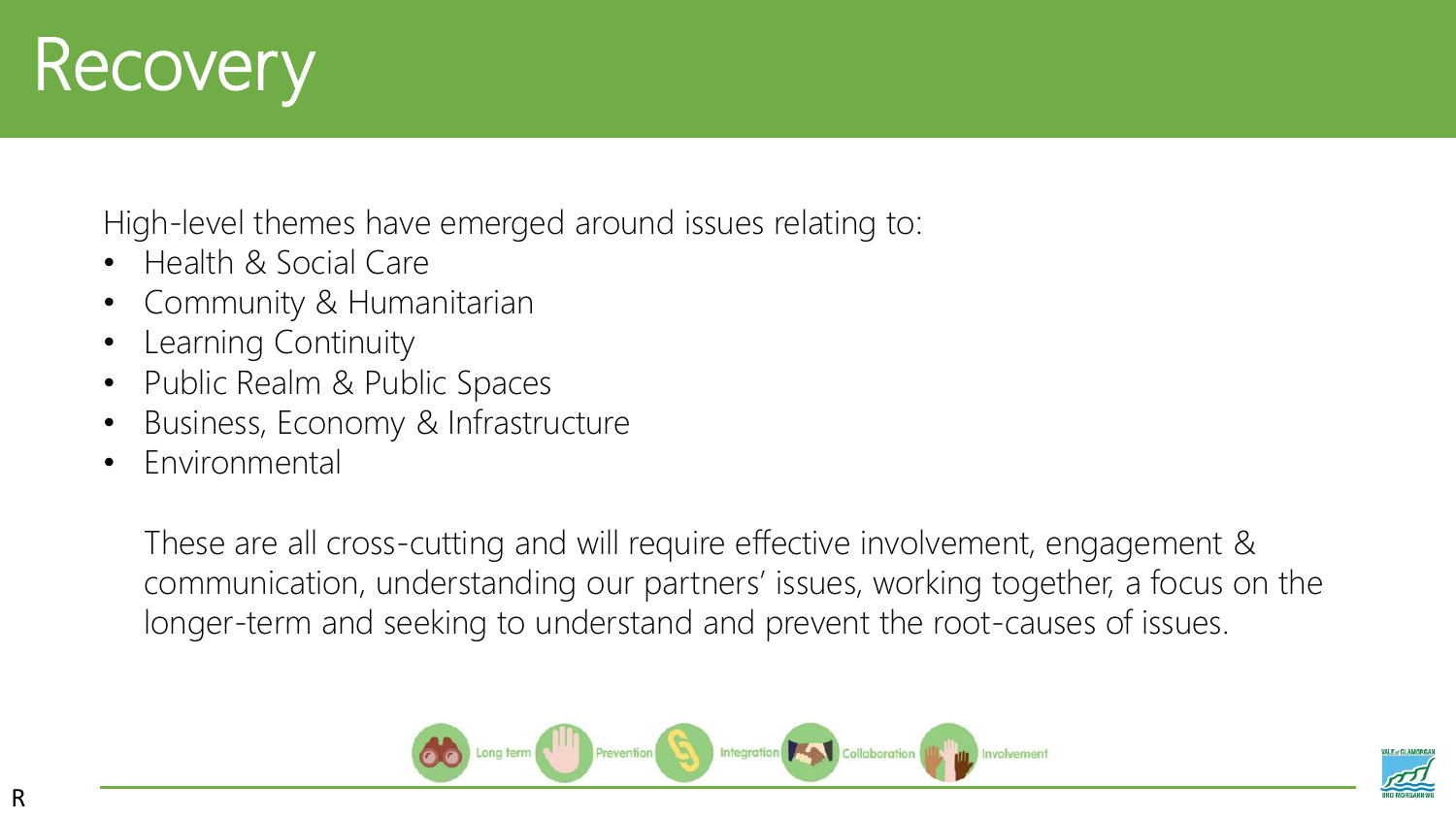# Strong Communities with a Bright Future

These themes define our work. How we define our work will define us.

| To work with and for<br>our communities                                                    | To support learning,<br>employment and<br>sustainable economic<br>growth | To support people at<br>home and in their<br>community | To respect, enhance<br>and enjoy our<br>environment |
|--------------------------------------------------------------------------------------------|--------------------------------------------------------------------------|--------------------------------------------------------|-----------------------------------------------------|
| • Resilient, innovative &<br>responsive to the needs<br>of our customers.                  | Learning<br>$\bullet$<br>Continuity                                      | • Health & Social<br>Care                              | • Public Realm &<br><b>Public Spaces</b>            |
| Involvement,<br>$\bullet$<br>communication &<br>engagement.<br>Our resources.<br>$\bullet$ | Business, Economy<br>$\bullet$<br>& Infrastructure                       | Community &<br>$\bullet$<br>Humanitarian               | • Environmental                                     |

T

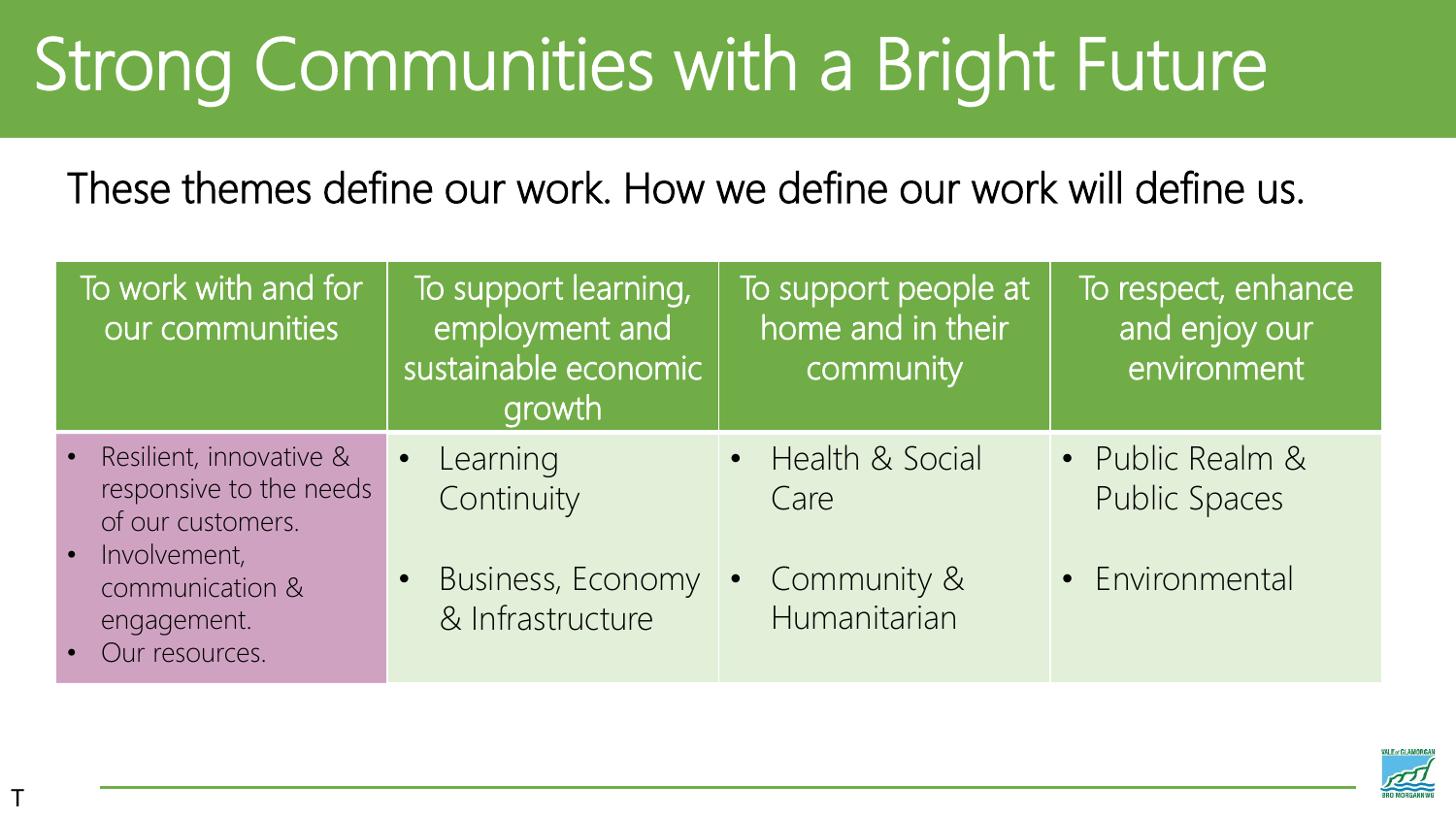# How it'll fit together

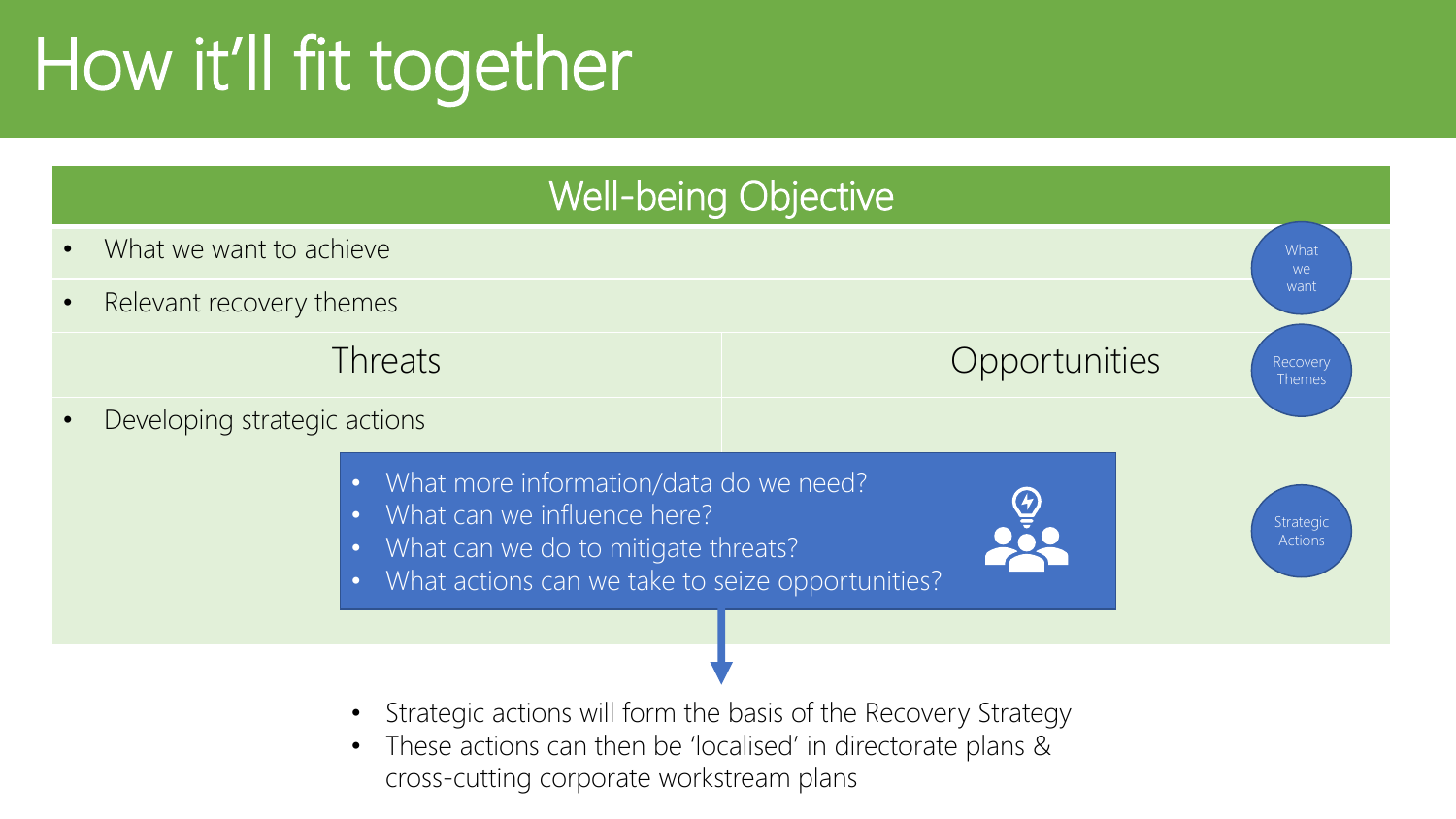

T

- CMT Gold continues to meet weekly (and can be ramped up if required)
- Recovery Strategy reported to Cabinet (September) and all Scrutiny Committees (October). This will include an economic assessment and community impact assessment for the Vale of Glamorgan.
- Directorates and Corporate Recovery Teams will create local plans and start delivery
- Annual Delivery Plan for 2021/22 will encapsulate Recovery actions